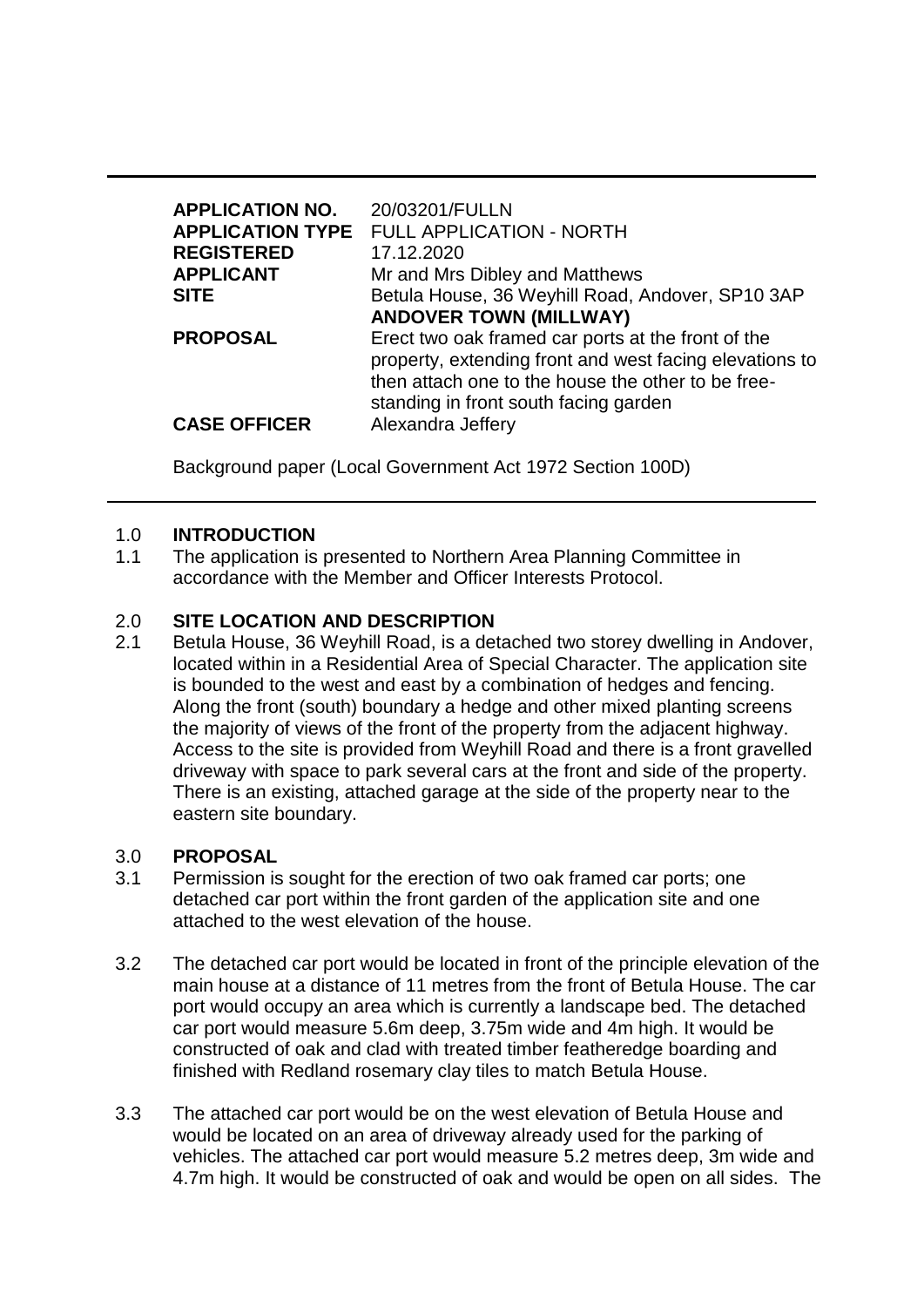roof would be constructed of Redland rosemary clay tiles to match the main house and the freestanding car port, and the roof would be hipped similarly to that over the garage on the opposite (east) elevation of Betula House.

### 4.0 **HISTORY**

- 4.1 18/02034/FULLN Erection of two storey extension on site of existing kitchen to provide kitchen with bedroom and bathroom over. Permission subject to conditions and notes 01.10.2018.
- 4.2 17/03249/FULLN Erect a two storey rear extension to extend the kitchen on the ground floor and create en-suite bedroom on the first floor. Permission subject to conditions and notes 07.02.2018.
- 4.3 TVN.07809 Erection of single storey rear extension to provide kitchen and provision of pitched roof to existing garage. Permission subject to conditions and notes 15.12.1999.

# 5.0 **CONSULTATIONS**

- 5.1 Trees No objection. Detached car port
	- No significant/important trees that could be adversely affected by the proposal.
	- Two trees close the access (yew and holly) can be seen from the road, but their root protection areas are unlikely to be adversely affected by the works to construct the (detached) carport.
	- Once constructed it is highly unlikely that this proposed will place undue pressure on the surrounding vegetation to be felled or severely pruned in the future.

## Attached car port

 Will result in the loss of 4 pleached hornbeam trees. These are low amenity trees that cannot be seen from outside the site, and only offer intermittent boundary screen.

## 6.0 **REPRESENTATIONS** Expired 16.01.2021

6.1 **Andover Town Council** – No objection.

# 7.0 **POLICY**

7.1 Government Guidance National Planning Policy Framework (NPPF) National Planning Practice Guidance (NPPG)

## 7.2 Test Valley Borough Revised Local Plan (2016)(RLP)

- COM2: Settlement Hierarchy
- E1: High Quality Development in the Borough
- E2: Protect, conserve and enhance the landscape character of the Borough
- E4: Residential Areas of Special Character
- LHW4: Amenity
- T2: Parking Standards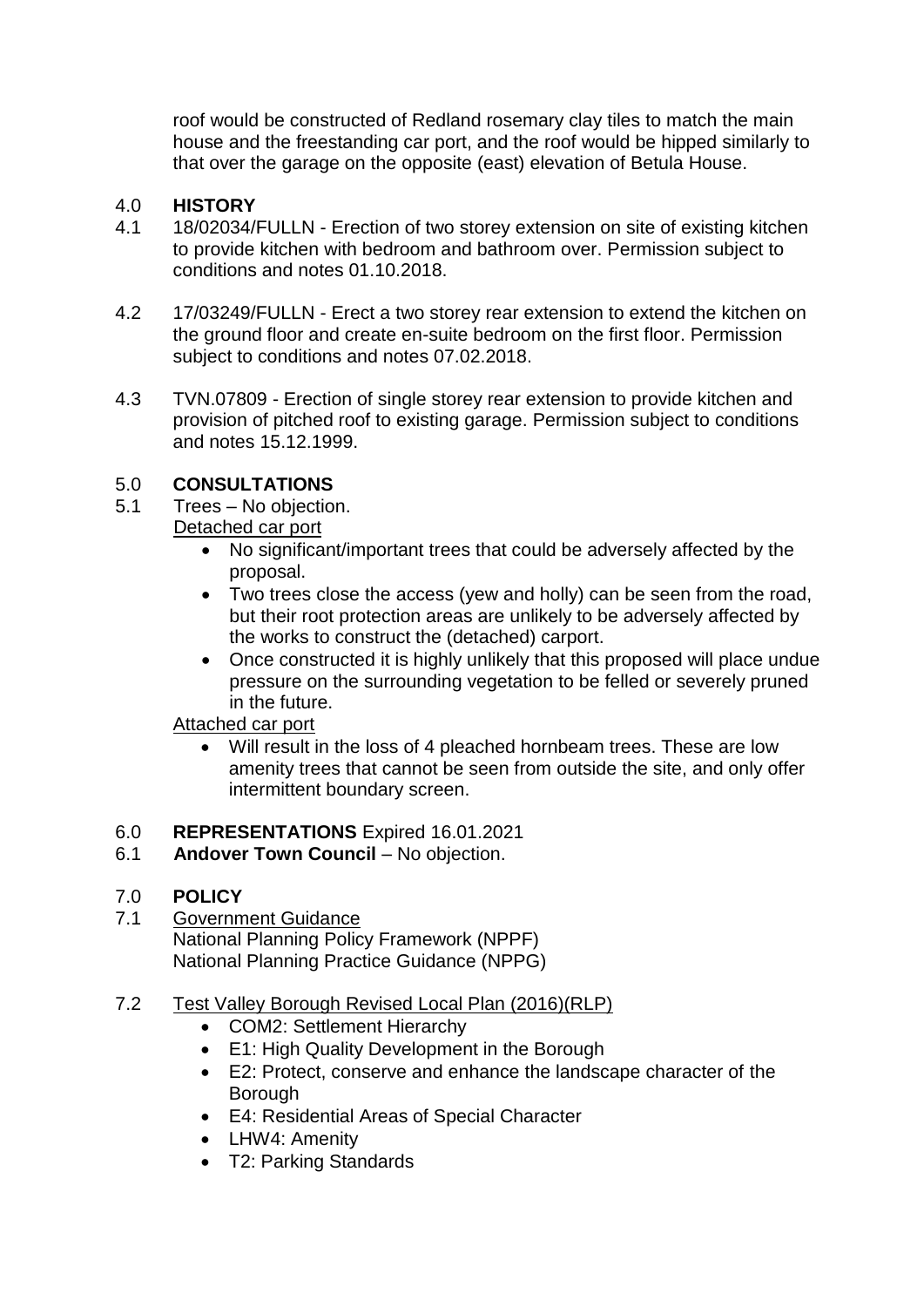### 7.3 Supplementary Planning Documents

- Residential Area of Special Character Supplementary Planning Document (January 2019)
- Andover Residential Area of Special Character (RASC) Appraisal (Andover 1B, The Avenue and Eversfield Close)

### 8.0 **PLANNING CONSIDERATIONS**

- 8.1 The main planning considerations are:
	- The principle of development
	- The impact on the character and appearance of the area
	- The impact on amenity
	- Parking standards

### **Principle of development**

8.2 Betula House is within the settlement boundary of Andover. The proposal would therefore be acceptable in principle, with regard to policy COM2, subject to being appropriate to the other policies of the Revised Local Plan.

#### **The impact on the character and appearance of the area**

- 8.3 Policy E1 states that development will be permitted if it integrates, respects and complements the character of the area in which the development is located in terms of layout, appearance, scale, materials and building styles. Policy E4 requires that development within the RASCs will be permitted provided that the development's size, scale, layout, type, siting and detailed design are compatible with the RASC. The RASC character appraisal 1B, The Avenue and Eversfield Close, which includes Betula House details a strong character with a fairly constant level of on-plot planting and notes that all gardens have at least some planting and plots lying at the south end at the Weyhill Road junction with The Avenue have solid planting screens, which is the case with Betula House. The RASC appraisal also notes that buildings with garages and extensions fill most of the plot widths.
- 8.4 Only glimpsed views of the development would be visible from Weyhill Road due the screening provided by the front boundary treatment, which includes a Holly and Yew tree together with an evergreen hedge which would be retained as part of the development. The freestanding car port would introduce a small amount of additional hard surface in the front garden of the application site however this would not reduce planting noticeably from outside the application site and the hedge and tree frontage would still be retained as per the RASC appraisal. The attached car port would not introduce any additional hard surface to the front of the application site and both of the proposed car ports would have a sympathetic appearance when viewed in association with the application dwelling.
- 8.5 The Tree Officer has commented that there are no significant or important trees that could be adversely affected by the proposal and the proposal would not detract from the visual contribution the hedge and tree frontage makes to the Andover RASC. The attached car port would be likely to result in the loss of 4 pleached hornbeam trees on the boundary however as these are low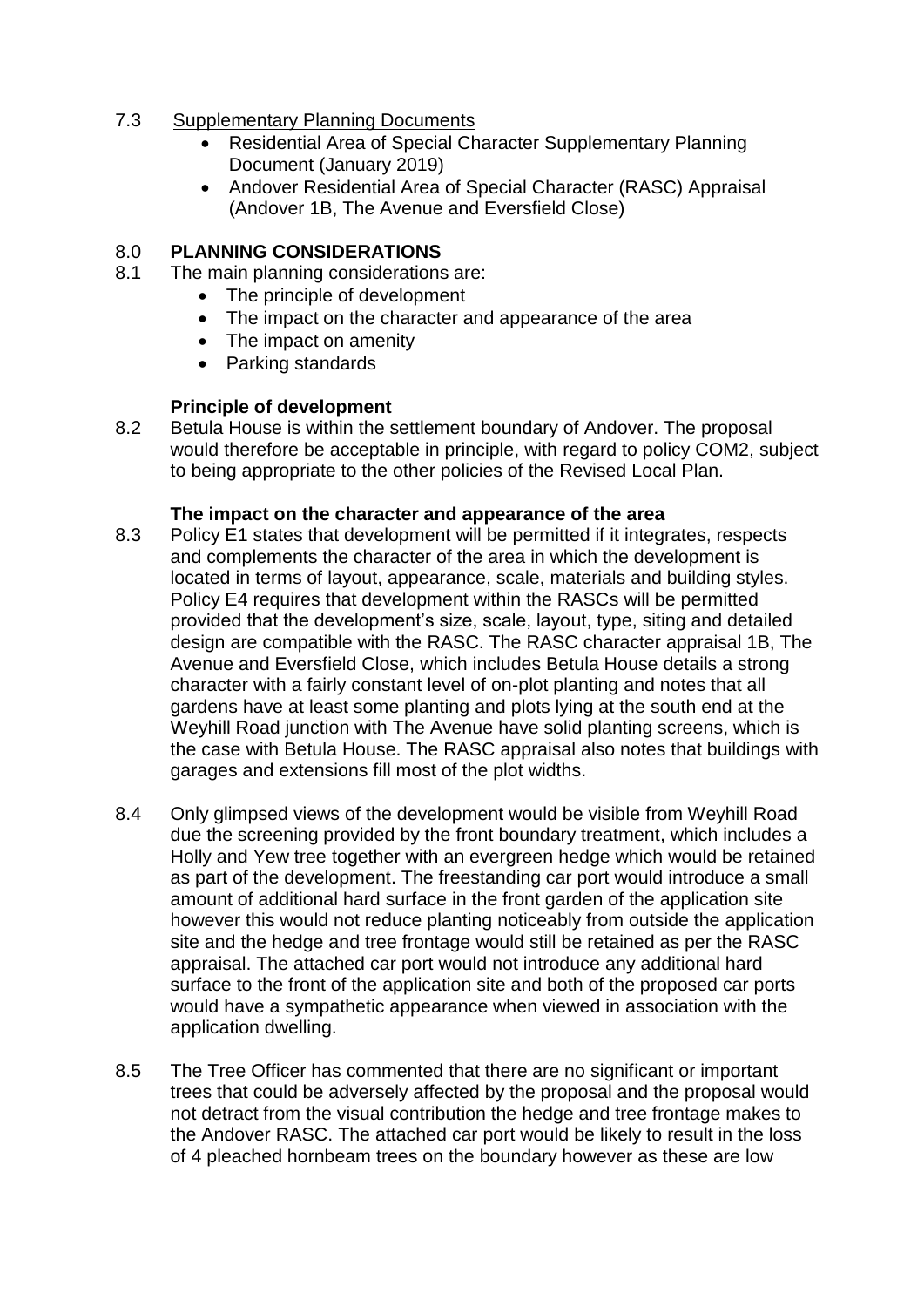amenity trees not visible from outside the application site and it is considered that the proposal would overall result in a neutral impact on the landscape character of this part of the RASC.

8.6 The proposal would therefore have an acceptable impact on the character and appearance of the site and the surrounding RASC and would therefore comply with policies E1, E2 and E4 of the RLP.

# **The impact on amenity**

- 8.7 Taking into account the existing boundary treatment between Betula House and No.38, it is not considered that the addition of a car port would significantly alter the existing conditions with regards to daylight and sunlight. During the early morning some additional shading of the flank wall of 38 Weyhill Road may occur however from late morning the shadow cast by the proposed attached car port would be within the application site itself. The small increase in the shading of No.38 during the early morning would be a small proportion of the day and would not cause sunlight levels reaching No.38 to fall below acceptable levels.
- 8.8 The attached car port would bring the built form of Betula House closer to the boundary with No.38 Weyhill Road. However, taking into account the existing tall boundary hedge, the outlook from the ground floor windows of No.38 is already limited. It is not considered that the outlook from these ground floor windows on the east elevation of No.38 would be affected to such an extent that it would be harmful to the amenity of the neighbouring property. As such, the proposal is in accordance with Policy LHW4 of the RLP.

## **Parking standards**

8.9 The proposed attached and freestanding car port would not reduce the level of parking available at Betula House and it is considered that as a result of the proposals, three car parking spaces can be provided for the four-bedroom property in accordance with Policy T2 and Annex G of the RLP.

# 9.0 **CONCLUSION**

9.1 The proposed extension would integrate, respect and complement the character of the area and the Residential Area of Special Character. The privacy and amenity of the occupants and those of neighbouring properties would be adequately provided for and the current level of car parking would be maintained. The proposal is thereby in accordance with Test Valley Borough Revised Local Plan 2016 policies COM2, E1, E2, E4, LHW4 and T2.

# 10.0 **RECOMMENDATION**

# **PERMISSION subject to:**

**1. The development hereby permitted shall be begun within three years from the date of this permission. Reason: To comply with the provision of Section 91 of the Town and Country Planning Act 1990 as amended by Section 51 of the Planning and Compulsory Purchase Act 2004.**